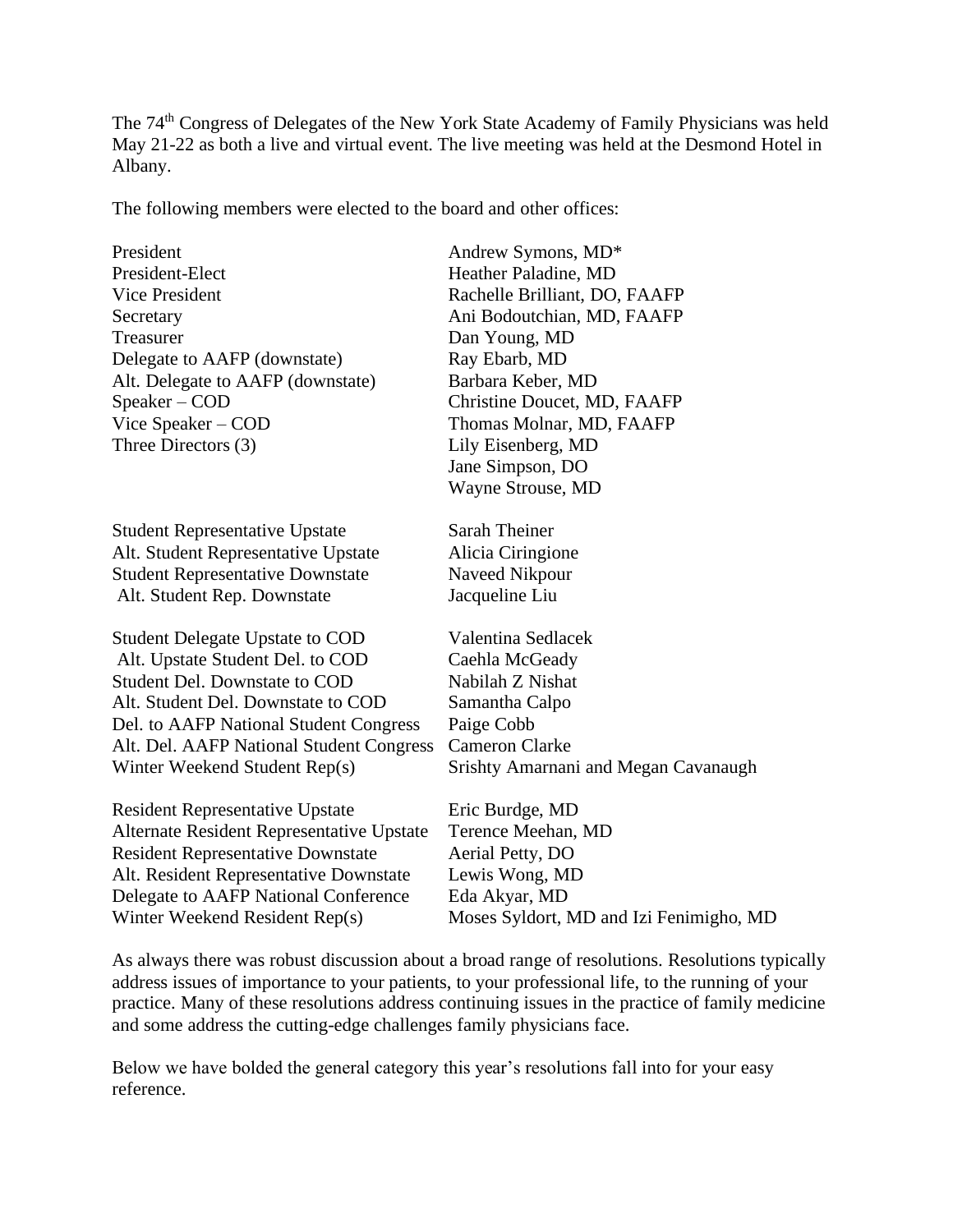Delegates acted on several resolutions to address **NYSAFP governance issues**. Two Bylaws amendments were adopted. One would establish geographic location as a criterion in electing the president-elect and the delegates and alternates to the AAFP Congress of Delegates. The intent is to assure geographic balance in the election of members to fill these offices. The procedures of the COD were also amended to provide the opportunity for the maker of a resolution to have the last word in testifying about the resolution during reference committee hearings.

Resolutions addressing **health care system reform** were also adopted. A resolution was approved to oppose the Accountable Care Organizations-Realizing Equity, Access, and Community Health (ACO-REACH) program because vendors in this program are permitted to retain 40% of payments as profits. Furthermore, this program establishes additional layers of bureaucracy and administrative requirements which exacerbates administrative burden for physicians. Delegates passed another pro-single payer resolution to require the AAFP to denounce the multi-payer system and advocate more vigorously for health care system reform to produce a system that is Universal, Simple and Affordable (USA). Another resolution adopted requires NYSAFP to poll members regarding support for single payer. A resolution will also be introduced at the AAFP COD in September to require the AAFP to poll its members regarding single payer.

Several resolutions provide for **insurance coverage reforms**. One requires NYSAFP to seek and support legislation or regulations to require plans to provide timely and affordable access to lab services and that the State assist plans in doing so by providing access to the State lab and/or commercial labs which the State may contract with to perform such tests. It also requires NYSAFP to oppose designation of selected labs as preferred and to prohibit plans from designating lab(s) as preferred and limiting patient access only to such preferred labs. Delegates also adopted a resolution to require Medicare Part B coverage of all Advisory Committee on Immunization Practices recommended vaccinations including when given in the physician's office.

**Climate change and health** was the subject of two resolutions adopted. One requires NYSAFP to support public policies in New York that protect current and future generations and public policies and programs to protect the communities that are affected most by the changing climate. Delegates also adopted a resolution to encourage every New York State family medicine residency program and medical school to educate current and future physicians on the impact of climate change on human health and their role in addressing the topic with their patients.

There were resolutions regarding **reproductive health care.** One endorsed approval of over-thecounter oral contraceptives. Another supported laws to protect physicians who provide abortion services across state lines. Delegates also approved a resolution opposing restrictions on access to FDA approved medications or which would criminalize prescribing medications for abortion or treatment of patients undergoing gender transformation. This resolution was in response to enactment of laws in several states which criminalize abortion or gender transformation care and attempt to prohibit out-of-state physicians from prescribing medication abortion or medication to support gender transformation to patients within that state.